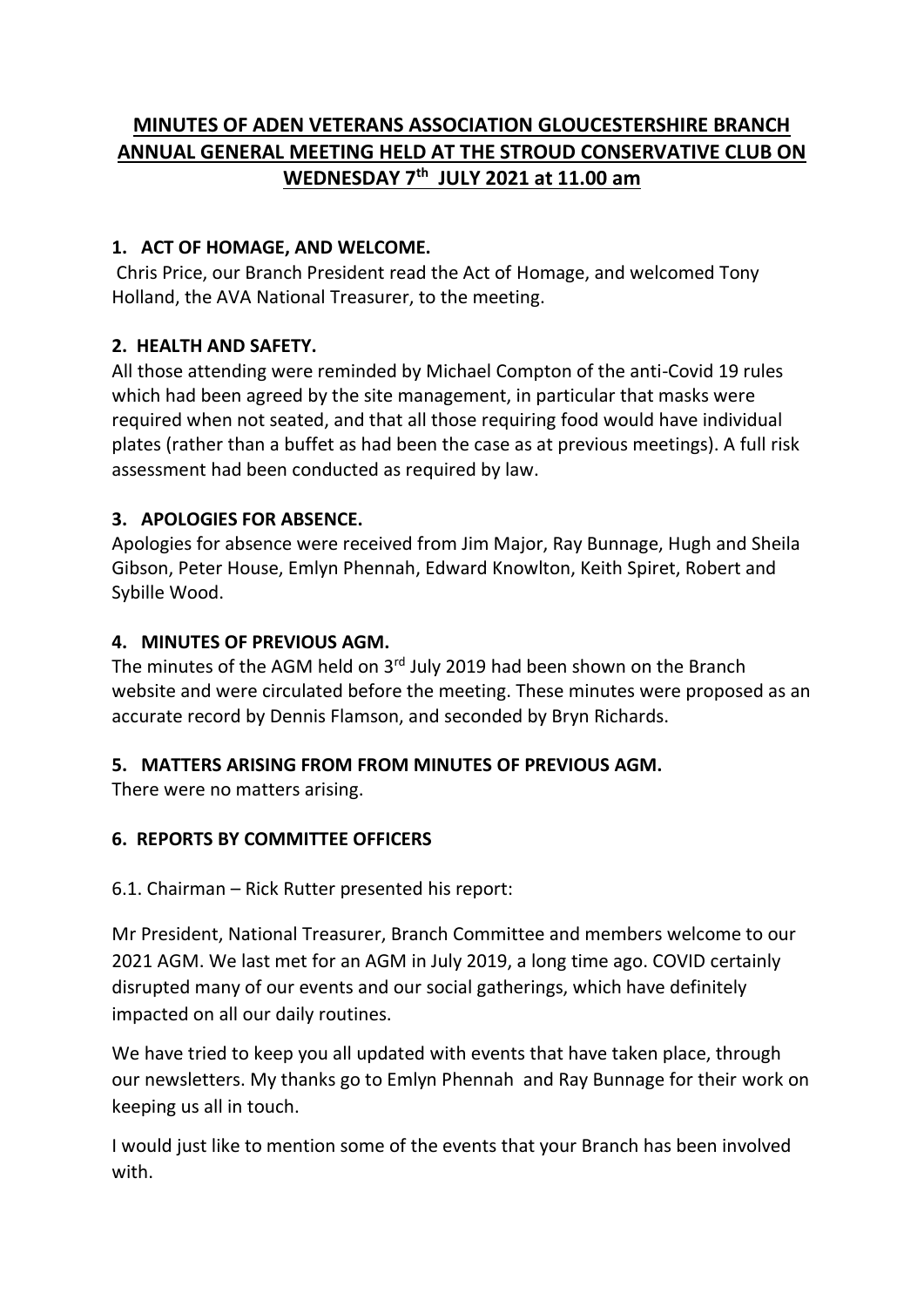- Following cancellation last year a Service of Remembrance was held at Earthcott Green on June 16th. We were invited to attend with our branch standard and to lay a wreath. Robert Parrant and 'Curly' Knowlton did the honours.
- We held our first Wednesday lunch at the Fleet in Twinning on June  $1<sup>st</sup>$ . The Last time that we had lunch together was on February 4<sup>th</sup> 2020.
- Sadly, as you all know, we recently lost our National Chair, Judith Holland. The Branch was well represented in the Guard of Honour and the Branch Standard, carried by Robert Parrant, was amongst many others at the crematorium. We were proud to be there to honour and to remember Judith.
- Having to cancel our 2020 Christmas Lunch was a great disappointment, however Jean Stubley will let you know about our 2021 Lunch in her Social Secretary report.
- Both the St George's Day service and the Weymouth Armed Forces weekend had to be cancelled for both 2020 and 2021. We look forwarding to attending these important events in 2022.

Moving into the next phase we have been invited to parade our Standard and to lay a wreath at the Battle of Britain Service in Cheltenham on September 19<sup>th</sup>.

I really hope that the Annual Reunion of the Association will be held in Blackpool from the  $10^{th}$  to the  $12^{th}$  September, following a much reduced event last year.

Hopefully we will be able to attend the usual Remembrance events over the next few months.

My thanks go to Chris Price for his continued active support of your Branch, to Michael Compton, who has done a sterling job despite all the difficulties that COVID-19 has brought. David Gearing has been very quiet so far this year, hopefully finances will be back to some kind of normality soon. Your Vice-Chair, Chris Blick, continues to be the person to turn to for his knowledge of all things Gloucestershire and the Aden Veterans. Thank you Chris. Jean Stubley is now 'up and running' again organising our social events.

I would also like to thank Padre Brian who has agreed to continue as our Branch chaplain. This is most pleasing as Brian can be relied upon to conduct our Branch services with dignity and often a little humour.

Finally I was told yesterday about a prestigious award that our Newsletter editor is receiving today. Hence his apologies, and best wishes, for not being able to attend. Emlyn Phennah, in his role with SSAFA, is being presented with the highest award that they can give. He is receiving the Global Major Gildea Award. This is well deserved and I have sent Emlyn your beat wishes on behalf of the Branch.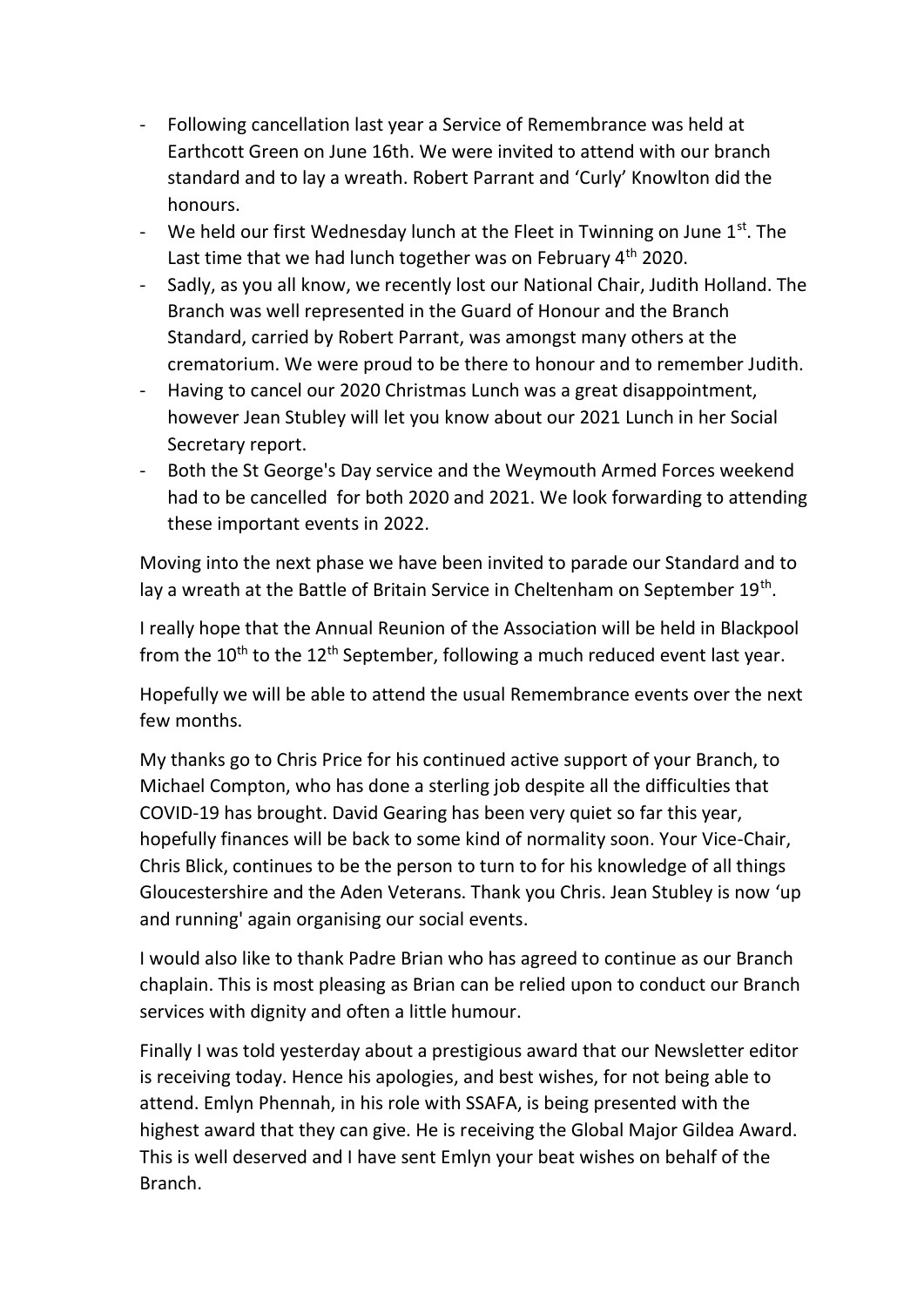My thanks to you all for attending this AGM, despite some restrictions still being in place.

#### 6.2 Secretary – Michael Compton reported:

Despite a lack of occasions when we could meet due to the Covid 19 pandemic, the Gloucestershire Branch of the Aden Veterans Association has once again proved that it is resilient bunch, most notably at the  $53<sup>rd</sup>$  Anniversary of the Withdrawal from Aden, on 29<sup>th</sup> November 2020. I would like to thank all the Aden Veterans who did respond, and also the support we received from RBL and Gary Angove of Cheltenham Borough Council. Without their help, it would have been very difficult to arrange compliance with all the governmental anti-Covid guidelines. In the event, both the Lord Lieutenant, Edward Gillespie and the Cheltenham MP Alex Chalk attended service at the Cheltenham memorial. Our thanks to them for showing their official support at a time of a lot of "negative" thinking.

During the latter part of last year and until June this year, our social activities have remained curtailed, and all the plans made by Jean Stubley had to be cancelled, but at the first available opportunity Jean arranged a lunch on 3<sup>rd</sup> June. Many thanks for her continued efforts in the face of what must have seemed a very disheartening period. Hopefully, for the rest of the year we will be able to take full advantage of Jean's organisational skills, culminating in our Xmas lunch at the Tortworth.

Next on the list for thanks are Ray Bunnage for his timely setting up of the website, to Emlyn Phennah for his work on setting up the newsletter and finally to Rob Parrant our standard bearer.

As the keeper of the Branch members' information, I have had to record sad news with the passing of Sandra Flamson and Bill Spreadbury, both active supporters of the Branch. On a more positive note, we are glad to see that Stan and Tricia Shearer have joined us. Currently we have 37 active members.

As has already been advised the positions of branch secretary and chairman are due for re-election; from a personal point of view it has been a pleasure to serve you all.

Finally, the events of the last two years have shown me how our Branch can survive even those times when we cannot meet on a regular basis - a fitting tribute to those who set up the original organisation, and in this regard, to Chris Blick for his initiatives and unswerving support for the Branch over the years.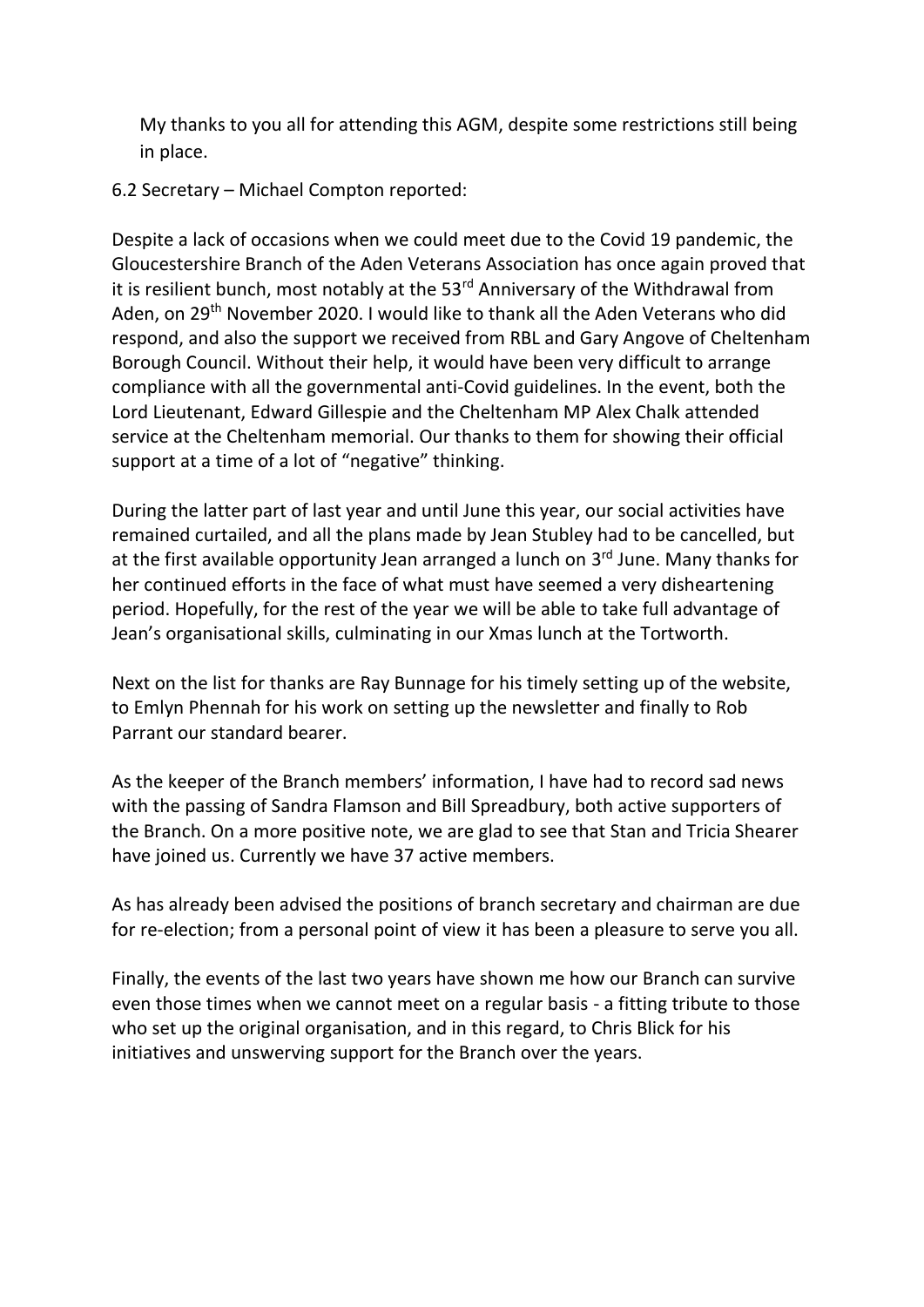6.3. Treasurer – David Gearing presented his report. Statements of account, 2019-20 and 2020-21 are attached to these minutes:

Good morning, everyone. It is a pleasure to be back here in Stroud for the resumption of our Branch Meetings.

Today I will briefly cover the two periods for which Accounts have yet to be presented. The 2019-20 Accounts ended soon after our January 2020 Meeting, when the restrictions and then lock-down measures began. The following year 2020-21 saw no Branch Meetings and only a couple of transactions.

The Statements of Accounts will be included in the next Branch Newsletter, and I also have a few copies here.

So, today we resume business, and the key figure is that we have £1420. 57 at Lloyds Bank, Stroud. Normally at the AGM I invite Members to consider making an annual donation to Branch funds, and we suggest £10. For members who would like to donate by online banking, our sort code is 30-98-29 and the account number is 01482601. Branch raffles and donations are the main sources of our income, and hopefully we can resume the former when all restrictions should have been lifted for our October meeting.

I look forward to business as usual, as far as possible, and I am delighted to see everyone today.

5.4. Social Secretary – Jean Stubley reported that so far this year, our "first Wednesday of the Month" lunches have had to be cancelled courtesy of Covid-19, with the exception of the lunch at the Twyning on June  $1<sup>st</sup>$ . Future lunches are planned for:

4/8/21 Carpenters Arms, Westrip, Stroud GL6 6EY – menu circulated 1/9/21 Tudor Arms, Shepherds Patch, Glos GL2 7BP 3/11/21 George Inn, Frocester, GL10 3TQ

Members are asked to contact Jean by phone or e-mail to confirm their wish to attend.

Looking further ahead to the Christmas luncheon, I will produce an invitation to the Grenadier Guards Association so that we can guarantee a total number of 50+ so that we can use the Orangery at the De Vere Tortworth Court Hotel on 8/12/21. The cost for 4 courses will be £25.95. Mulled wine will be served from 12 to 1pm. All other drinks to be paid for by members. The initial list for Branch members who wish to attend will be circulated at the end of this meeting.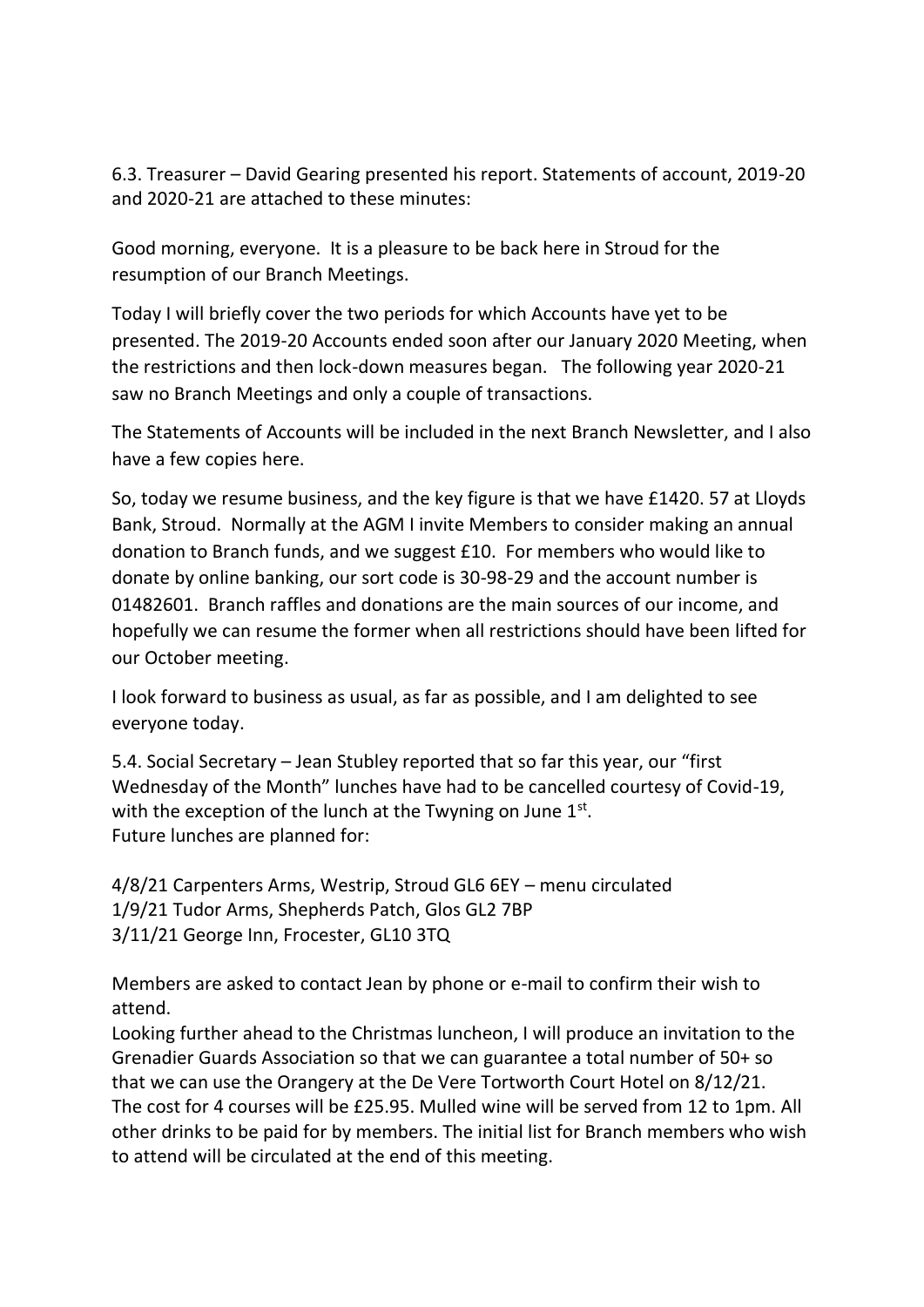## **6. SPEECH BY NATIONAL COMMITTEE MEMBER.**

Mr Tony Holland began by expressing his sincere thanks for all those Branch members who attended his Judith's funeral, and for all the comments made about her service to the Aden Veterans Association. He complemented the Branch on keeping the organisation going when three other branches had had to be closed. This was because of reduced numbers and the willingness of those members who remain to become committee members. Despite the restrictions of Covid-19 we had managed to continue with the 53<sup>rd</sup> Anniversary Service at Cheltenham last November. Also, despite the restrictions, the National Committee had held virtual meetings; this had saved a lot of money.

Tony thanked the Branch for the invitation to join this Branch now that he is living in Tewkesbury, but he stressed that it was his intention to remain a "Branch member" only.

## **7. ELECTION OF COMMITTEE MEMBERS**

In accordance with branch procedure, the positions of Branch Chairman and Secretary are due for re-election. Notices had been sent out with the agenda asking for any proposals. However, no proposals had been submitted; both Rick Rutter and Michael Compton stated that they were prepared to stay in post for another 3 years. So their positions were confirmed nem.con.

#### **8. CALENDAR OF EVENTS**

A list of future events (both social and formal) will be drawn up and attached to these minutes.

#### **9. ANY OTHER BUSINESS**

Denis Sparrow had requested that he be allowed to summarise his latest publications "Ghosts", a history of Aden from 1800 until the present day and "Unfriendly Fire", which describes the events of the  $20<sup>th</sup>$  June 1967 in graphic detail. Even copies of the handwritten statements written by some of those involved are included. There then followed an interesting discussion involving other members who were in Aden at that time. The basic tenure of the publication was endorsed; those directly involved felt that they had been let down by senior command which itself was under political pressure to ensure the withdrawal from Aden went ahead regardless of the consequences.

#### **10. CLOSURE**